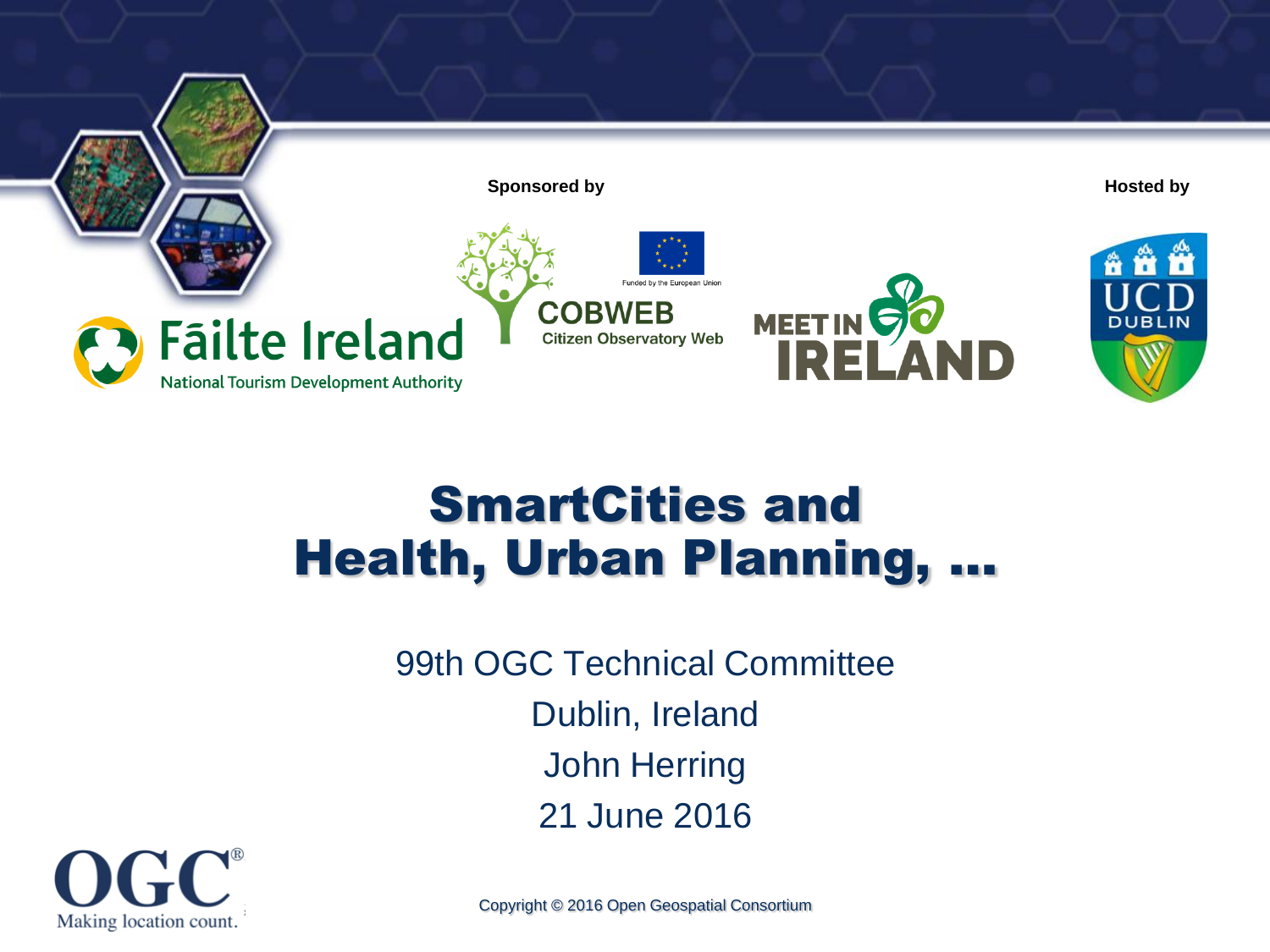

Smart City Definition (JTC1-SG1) (source: *ISO/IECJTC1/SG1 2nd Phase Report Final Draft* 2015-09-10\*

**new working group: ISO/IEC JTC1/WG 11 "Smart cities"**

A Smart City should be described as one that…

- dramatically increases the pace at which it improves its **sustainability and resilience**,
- by fundamentally improving
	- how it engages society,
	- how it applies collaborative leadership methods,
	- how it works across **DISCIPLINES** and **CITY SYSTEMS**, and
	- how it uses data and integrated technologies,
- in order to transform services and quality of life to those in and involved with the city (residents, businesses, visitors)

**OGC®**

**\*Emphasis and formatting modified.**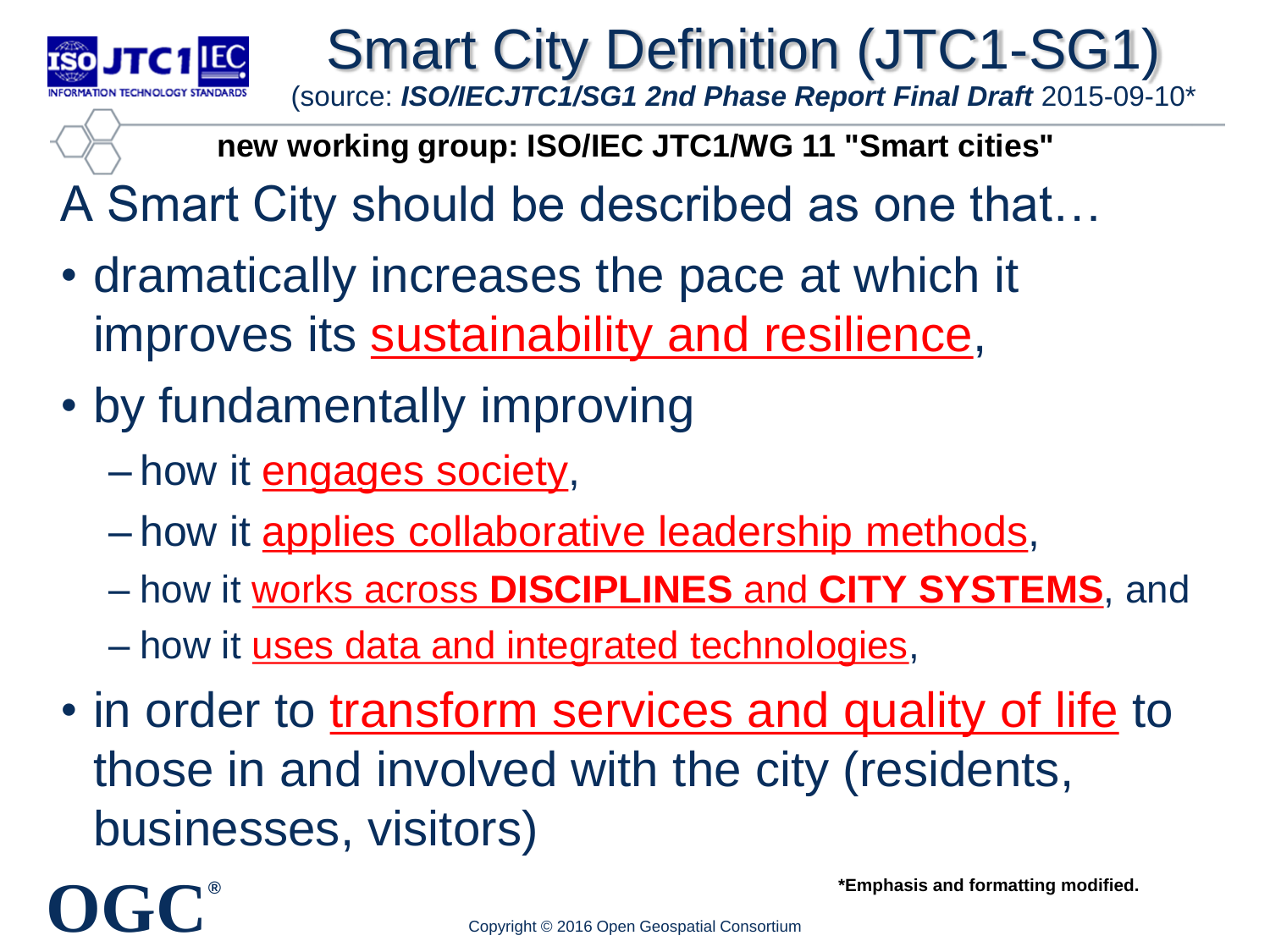## Abstract Overview of a SmartCity System



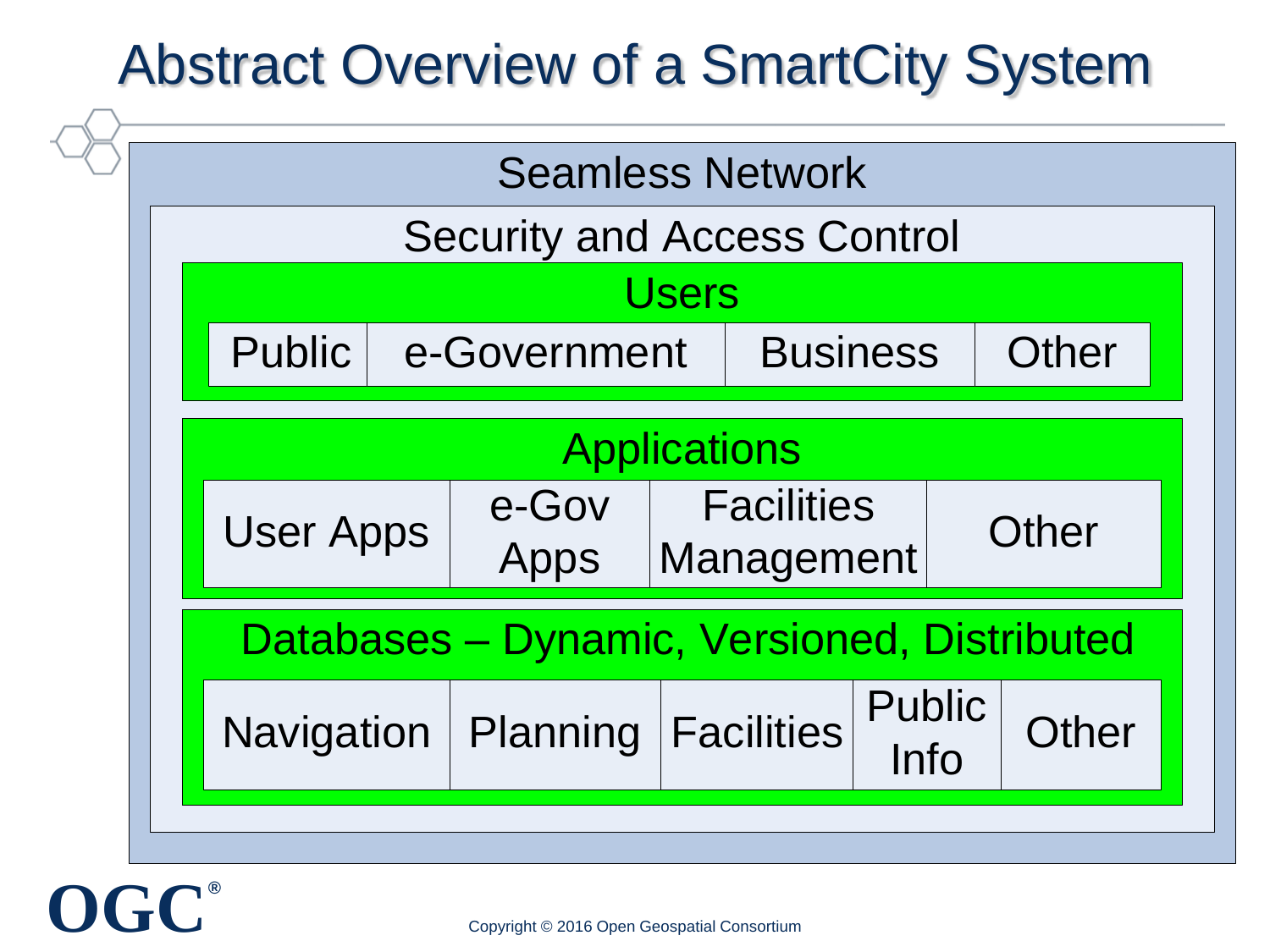## ISO/TC 204 Intelligent transport systems

- Scope: Standardization of information, communication and control systems in the field of urban and rural surface transportation, including intermodal and multimodal aspects thereof, traveler information, traffic management, public transport, commercial transport, emergency services and commercial services in the intelligent transport systems (ITS) field.
- ISO / TC 204 is responsible for the overall system aspects and infrastructure aspects of intelligent transport systems (ITS), as well as the coordination of the overall ISO work programme in this field including the schedule for standards development, taking into account the work of existing international standardization bodies.

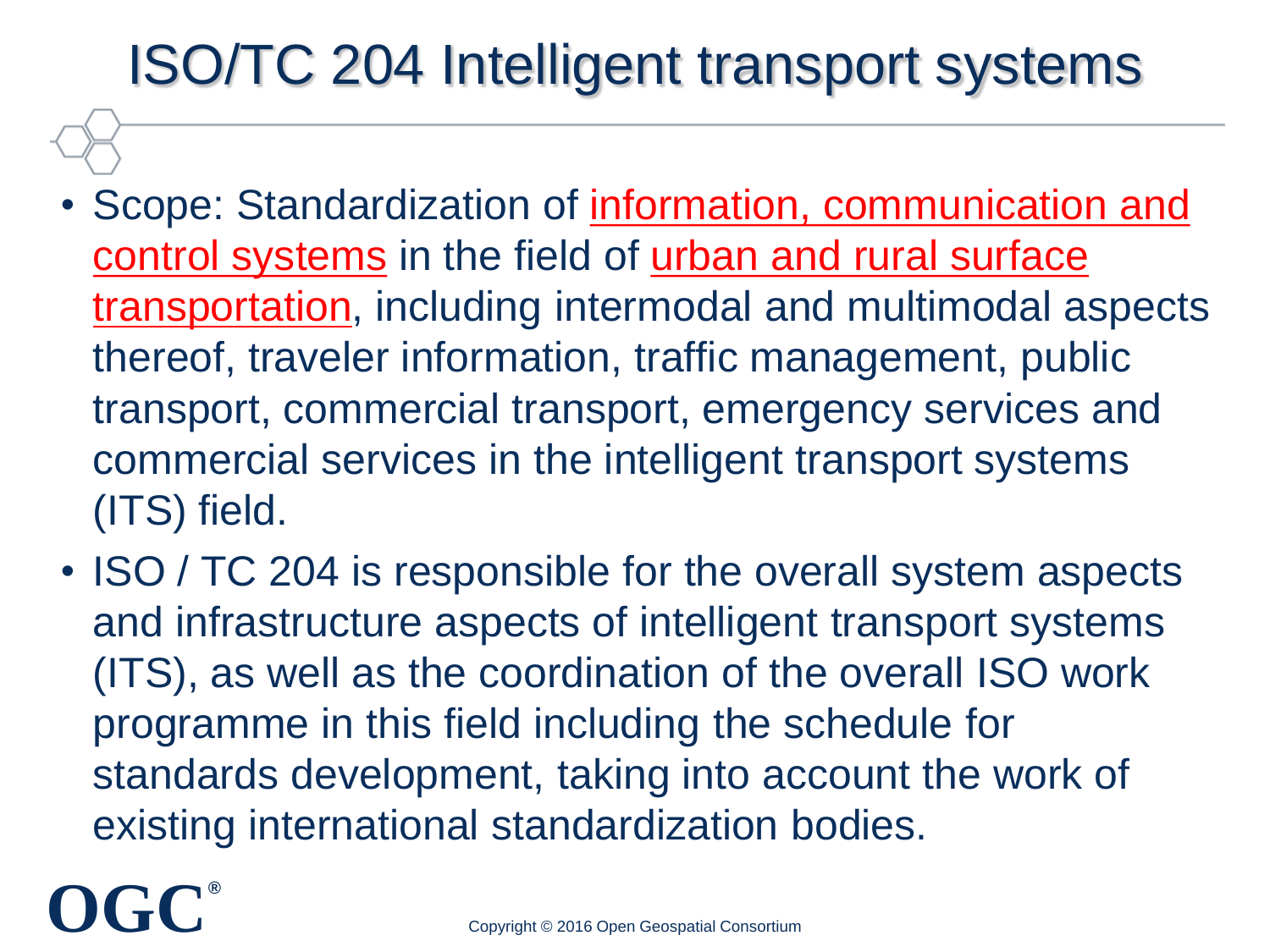# Smart City "Domains" already in OGC

- System Design –Architecture DWG –Security DWG
- Data & Services
	- –Big Data DWG
	- –Point Cloud DWG
	- –Sensor Web Enablement DWG
	- –Mobile Location Services DWG

**OGC®**

- Infrastructure
	- –Land & Infrastructure
	- –3DIM DWG
	- –Emergency & Disaster Management DWG
	- –Energy & Utilities Health DWG
	- –Law Enforcement & Public Safety DWG
	- –Urban Planning DWG